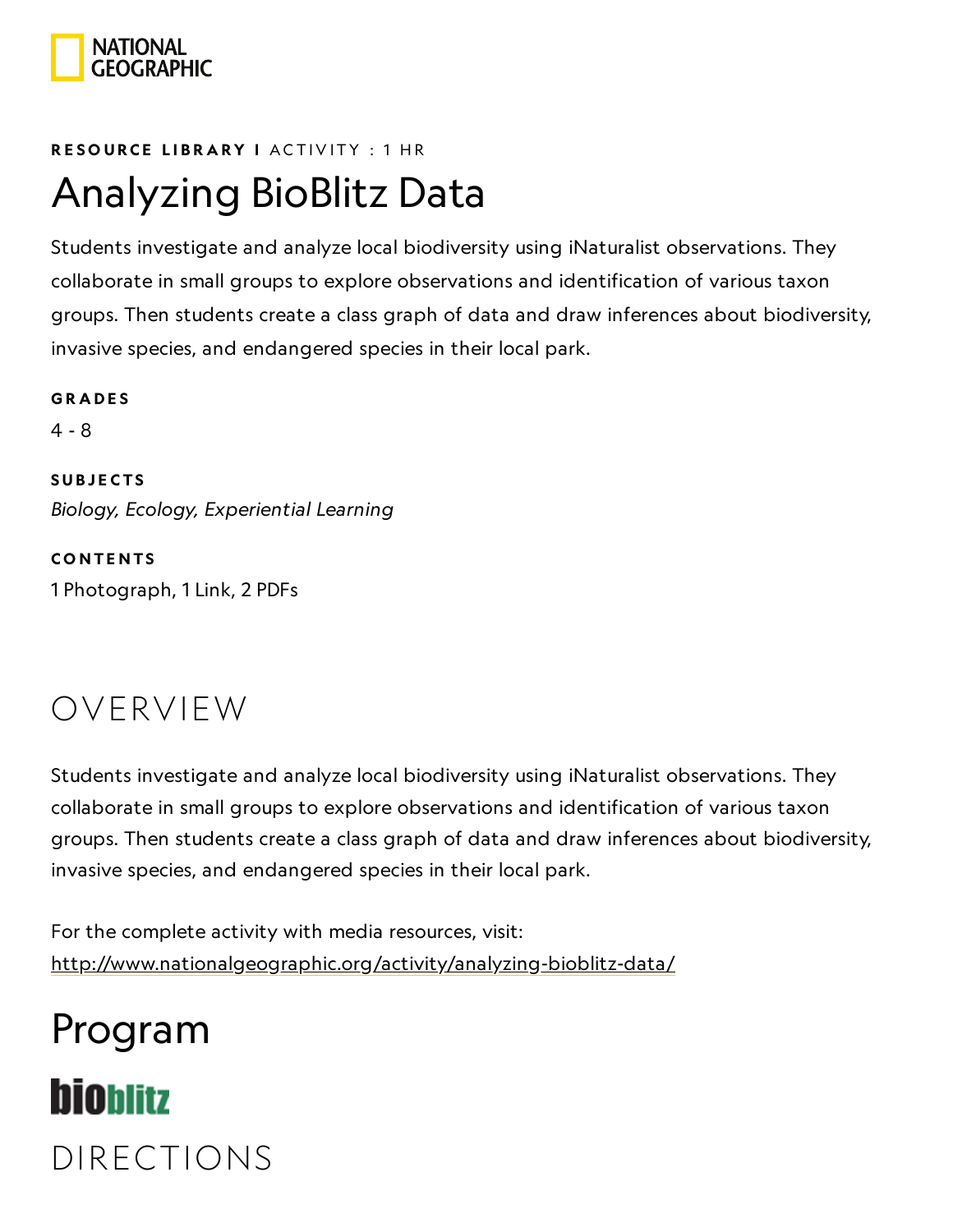#### 1. Explore student observations and identifications from BioBlitz. (10 minutes)

Write "BioBlitz Discoveries" on the board. Have students take turns writing the names of different species they discovered at the bioblitz. Students can come to the board a few at a time and write simultaneously, or a few representatives can write while the rest of the class brainstorms and lists what they remember. If time allows, ask students to contribute a few fun species facts they learned during the bioblitz.

Give students time to examine the list and remove any redundant species. Then have students tally the total number they were able to recall. Ask each student to write his or her name and the total number of species he or she estimates were identified by all participants at BioBlitz on an index card. Students should fold their index cards in half and pass them to you.

Tell students they are about to see the actual number of species currently identified. Open your local park's BioBlitz project page on iNaturalist by searching for the location name. Students should see the total number of species tallied on the left side of the home screen in the green "Totals" box. Invite a few volunteers to sift through the index cards and identify which student(s) made the closest guess. Explain that students will now use iNaturalist to explore observations of what is living in their park.

#### 2. Preview how to navigate iNaturalist to find observation data. (10 minutes)

Divide students into pairs or groups of three. There are 11 taxon groups, and each student group will be responsible for observation data with their assigned taxon group. Make sure each group has access to a computer, and have them go to [www.inaturalist.org.](http://www.inaturalist.org/) If the class has an account, they can log in using the class username and password.

Demonstrate for students how to navigate around their park's BioBlitz project page, highlighting the website features. Have students click on the "Observations" button in the green Totals box on the left side of the screen. Show students how to toggle between the different views of observations: map, list, and icon. Introduce students to the search filter.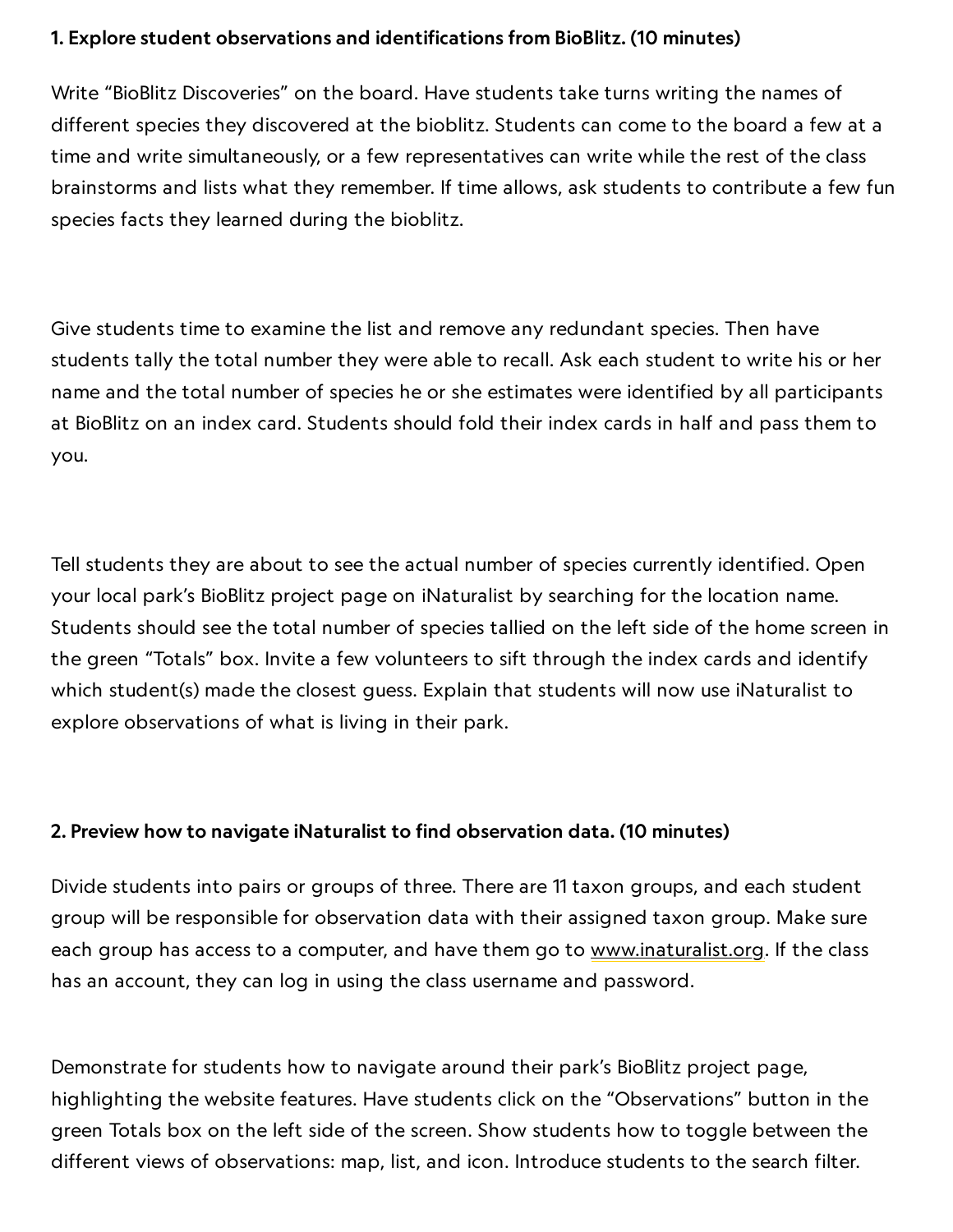Review taxon group icons and checkboxes for threatened and introduced species. Show students an example of filtering for a particular group, for example birds, then click "Update Search" to show all birds in the results.

#### 3. Explore and analyze BioBlitz observation data. (15 minutes)

Explain to the class that they will work in their small groups to analyze the bioblitz observation data for one taxon. Then, they will synthesize, or put their data together, in a class graph in order to visualize the biodiversity of their park. They will also analyze data for introduced and endangered species in their area and will consider how their community can address these challenges.

Distribute a copy of the Analyze Bioblitz Results and Bioblitz Taxa Graph handouts to each group. Assign a taxon to each group, or have groups pick a taxon name out of a hat. Student groups will analyze observation data for their taxon and create a piece of a graph that the whole class contributes to. The worksheets are designed to guide groups through each step. While students work on this task, draw a large graph on the board with the name of each taxon along the x-axis and number on the y-axis and a key for colors to use with observed and identified data. Then rotate around the room to guide groups as needed.

As groups finish the observations of their taxa, have one group member record the findings on the class graph using the designated colors for observed and identified data. They need to record the percent of total observations and the percent of total species identified for each taxon. Tell students to be prepared to share defining characteristics, total number of species and observations, the five most common, any unexpected observations, any introduced species, and any endangered species.

#### 4. Present and Synthesize Findings (25 minutes)

https://www.nationalgeographic.org/activity/analyzing-bioblitz-data/print/ 3/11 Have groups take turns sharing their findings in a one-minute presentation and adding additional information to the class graph. Each taxon should have two bars: one for number of observations and one for number of species identified. As one student presents the group's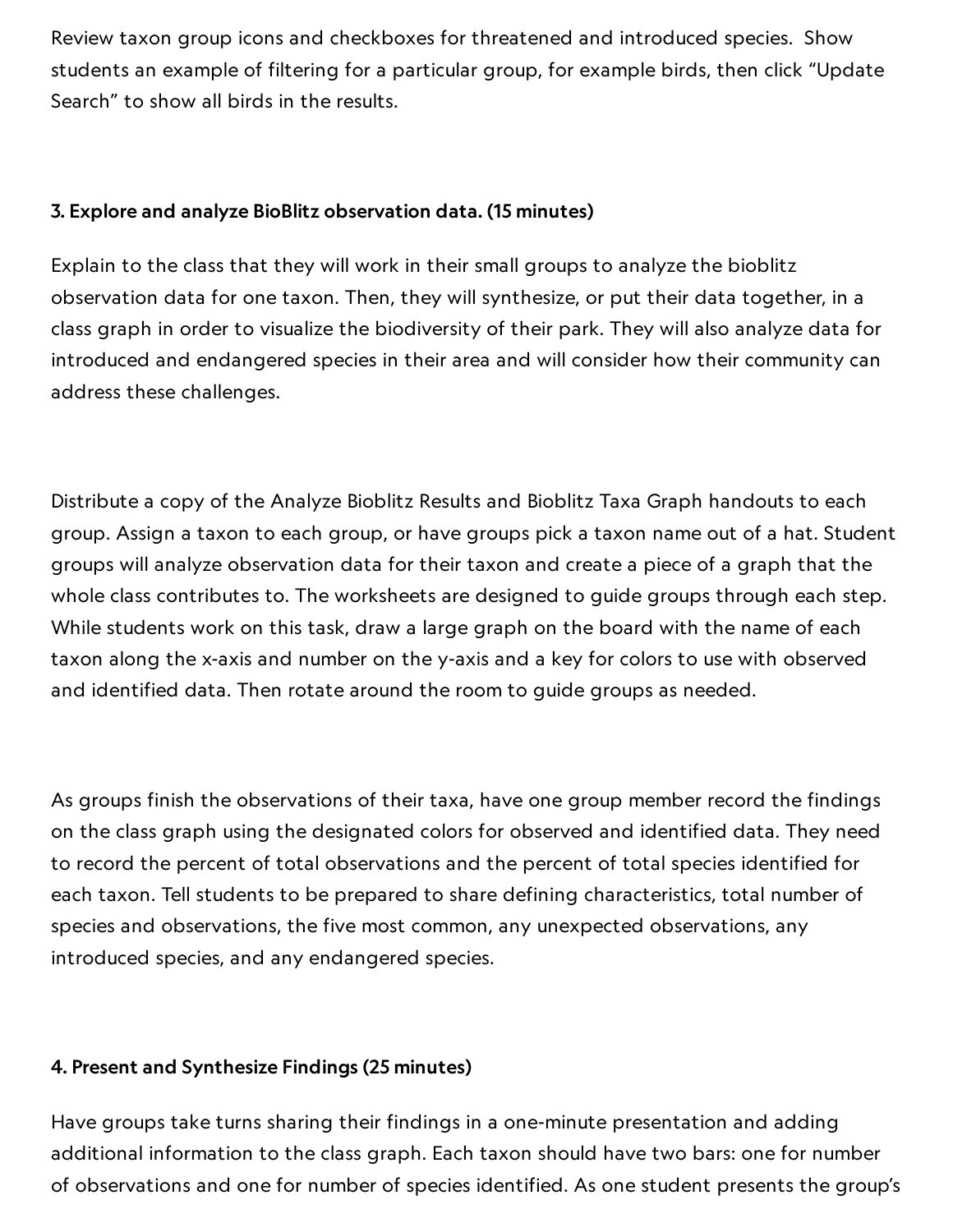findings, another student can add total number of species and observations and the most common species and any introduced and/or endangered species above their bar graphs on the board.

As each group presents, instruct the other groups to add the graphs of each presenting group to their BioBlitz Taxa Graph worksheet. Have colored pencils available to students to match the colors on the board.

After all groups have contributed to the class graph, give students five minutes to examine the graph and look for patterns in the data, or any relationships between taxon groups, numbers of species and observations, and so on. Students should spend two minutes studying independently, then discuss with their group and prepare to share their conclusion. If helpful, use the following prompts to guide groups' inquiry processes:

- Do any of these groups have a much higher number of observations than others? Why do you think that is?
- Do any taxon groups have a large discrepancy between the number of observations and number of species identified? Why might this be?
- Are there any patterns between the number of invertebrates and vertebrates identified? Explain.
- Think back to our first task when we learned the number of species of each of these groups. Do you see any relationships between the number of species globally and the observations from our park?
- What endangered species were found in the area? Are there any relationships between endangered species and taxon groups?
- What invasive species were found in the area? Do you see any patterns with invasive species and taxon groups?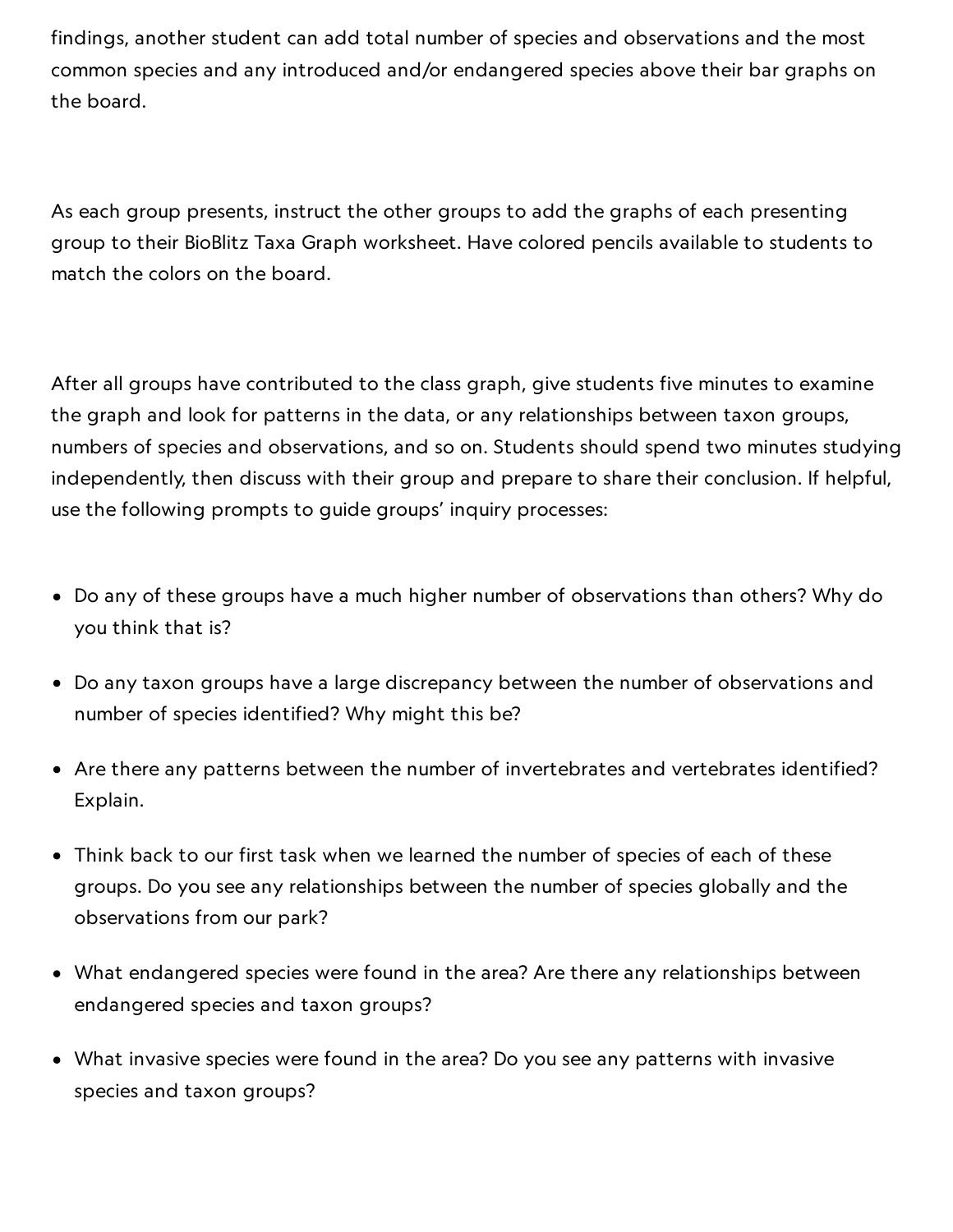With the remaining time, conduct a whole group discussion using the questions above. Elicit students' ideas from each group throughout the discussion. To conclude the activity, remind students that a bioblitz only covers one day of data collection, and it is one of many methods to study local biodiversity. There may be much more diversity to discover at different times of year and using different methods and equipment. This bioblitz did show that the more we look around us, the more diversity we see.

# Modification

If time allows, in Step 1 have students explore their understanding of the various taxon groups by circling different classes of species in different colors (e.g., reptiles/green; birds/orange, mammals/ blue).

# Modification

In Step 3, as groups take turns recording information on the graph on the board, have early finishers explore another taxon group. Then when each group presents their results to the class, other groups can confirm the accuracy of the results.

# Modification

Provide sentence frames for English language learners to prepare them for the presentations: "We observed \_\_\_\_\_\_total species, and we identified \_\_\_\_\_\_\_ of the observed species." "Characteristics of our group include \_\_\_\_\_\_\_\_, \_\_\_\_\_\_\_\_\_, and \_\_\_\_\_\_\_\_\_\_\_." "The most common species we observed was \_\_\_\_\_\_\_."

## Informal Assessment

Evaluate students' data analysis, presentations, and inferences made during discussions. Listen carefully to students' ideas in the whole-group discussion at the end of the activity. Encourage all members of groups to participate in presentations and during the discussion of results.

# Extending the Learning

Compare diversity from various bioblitzes, including the most common plants, invertebrates, and vertebrates found across the country.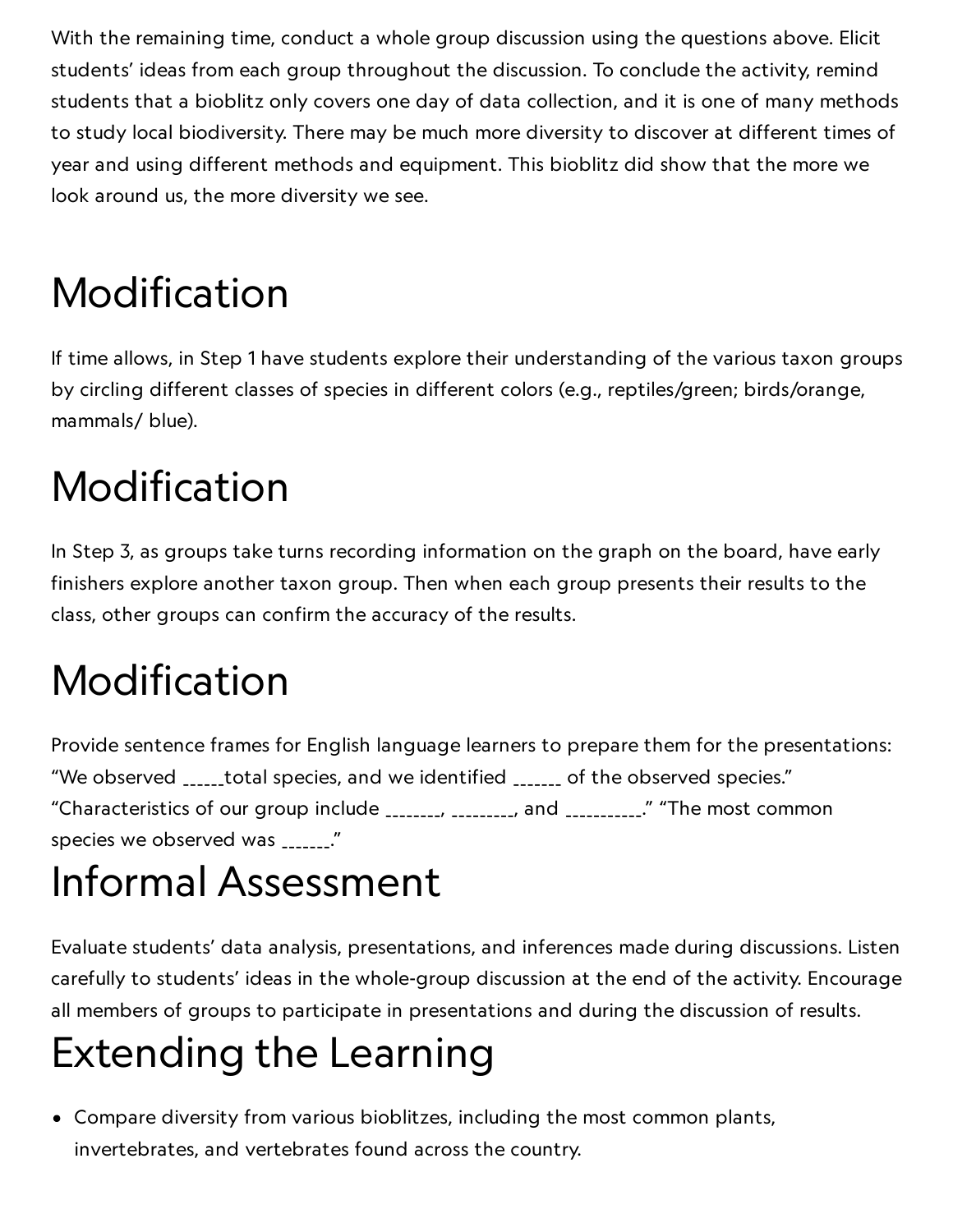- Using the calculations in the optional Step 7 on the Analyze BioBlitz Results worksheet, have students create a pie chart to visualize Percentage of Taxon Observations.
	- Investigate which invasive and endangered species are of concern in your park and discuss ways to manage them.
- Conduct a follow-up mini-bioblitz in your schoolyard to compare species found there with the local park and also to keep students engaged in local biodiversity analysis.
- Celebrate biodiversity and show bioblitz results by having students create a display for the school. Student contributions can feature "biodiversity superlatives," such as smallest, largest, fastest, slowest, slimiest, most colorful, best camouflage, most surprising, most common, rarest, and most dangerous.

### OBJECTIVES

# Subjects & Disciplines

### Biology

- [Ecology](http://education.nationalgeographic.com/education/encyclopedia/ecology/?ar_a=1)
- Experiential Learning

# Learning Objectives

Students will:

- Analyze local biodiversity data using iNaturalist bioblitz observations
- Use descriptive statistics to visualize and synthesize findings
- Make inferences about local biodiversity

# Teaching Approach

Learning-for-use

# Teaching Methods

Discussions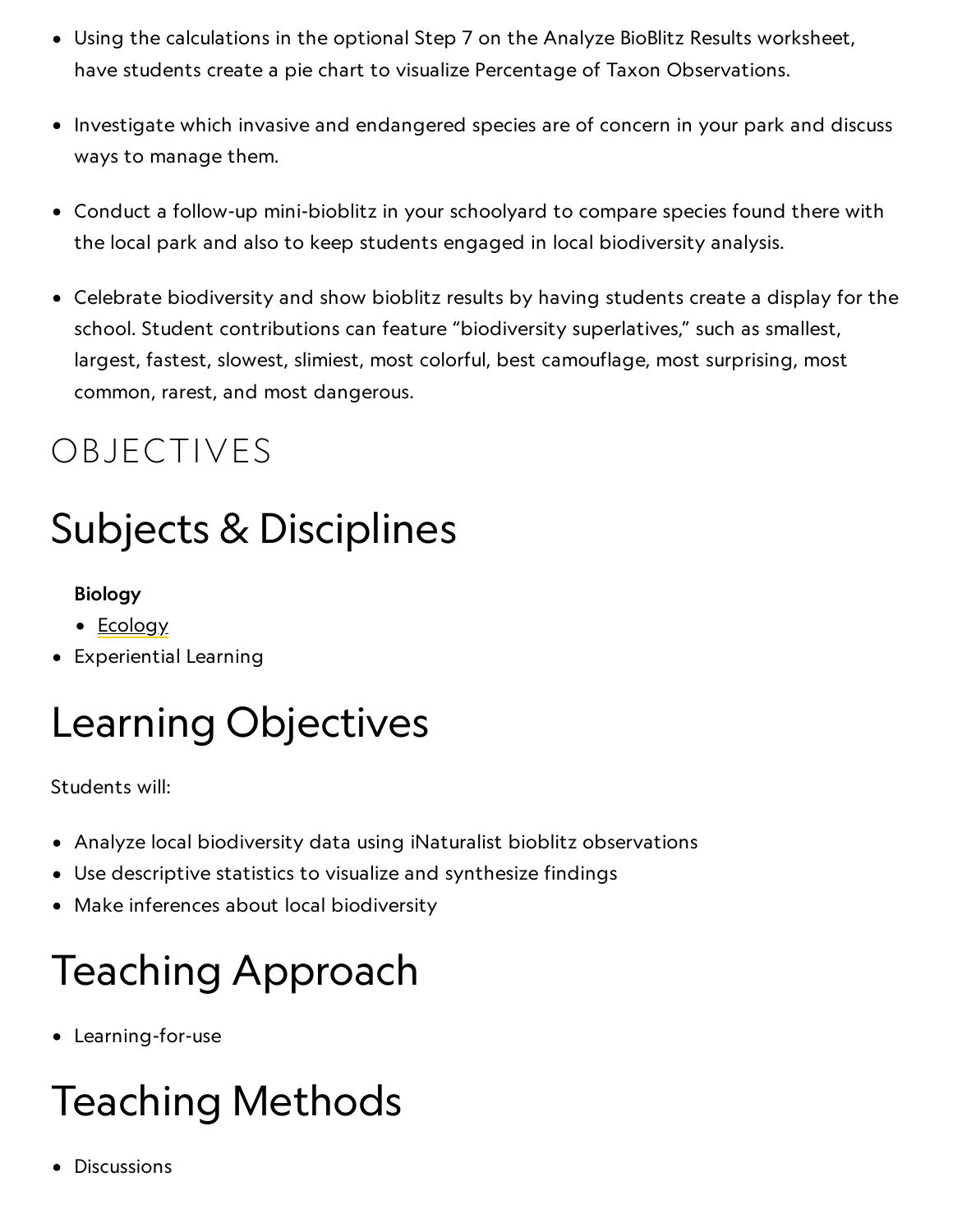- $\bullet$  Inquiry  $\bullet$  Inquiry
	- Multimedia instruction
	- Research
	- Visual instruction

# Skills Summary

This activity targets the following skills:

- 21st Century Student Outcomes
	- Information, Media, and Technology Skills
		- [Information](http://www.p21.org/index.php?option=com_content&task=view&id=264&Itemid=120) Literacy
	- Learning and Innovation Skills
		- [Communication](http://www.p21.org/index.php?option=com_content&task=view&id=261&Itemid=120) and Collaboration
		- Creativity and [Innovation](http://www.p21.org/index.php?option=com_content&task=view&id=262&Itemid=120)
		- Critical [Thinking](http://www.p21.org/index.php?option=com_content&task=view&id=260&Itemid=120) and Problem Solving
	- Life and Career Skills
		- Social and [Cross-Cultural](http://www.p21.org/index.php?option=com_content&task=view&id=266&Itemid=120) Skills
- 21st Century Themes
	- [Environmental](http://www.p21.org/index.php?option=com_content&task=view&id=830&Itemid=120) Literacy
- Critical Thinking Skills
	- Analyzing
	- Applying
	- Evaluating
- Science and Engineering Practices
	- Analyzing and interpreting data
	- Constructing explanations (for science) and designing solutions (for engineering)
	- Obtaining, evaluating, and communicating information
	- Using mathematics and computational thinking

# National Standards, Principles, and Practices

### NATIONAL GEOGRAPHY STANDARDS

• [Standard](https://www.nationalgeographic.org/education/standards/national-geography-standards/8/) 8: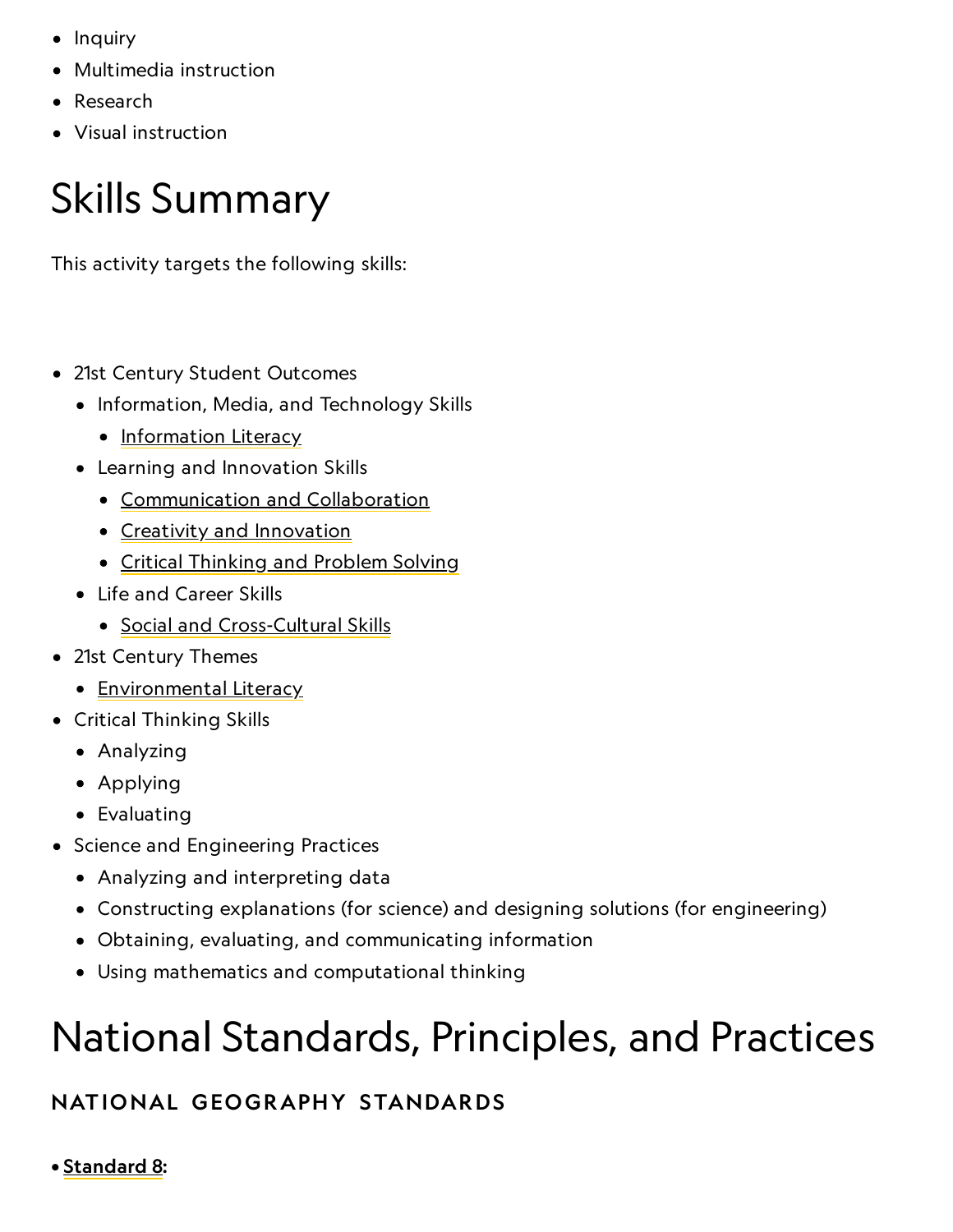The characteristics and spatial distribution of ecosystems and biomes on Earth's surface

### NEXT GENERATION SCIENCE STANDARDS

#### • MS. [Interdependent](http://www.nextgenscience.org/msls-ire-interdependent-relationships-ecosystems) Relationships in Ecosystems.:

MS-LS2-5. Evaluate competing design solutions for maintaining biodiversity and ecosystem services.

• Science and [Engineering](http://www.nap.edu/openbook.php?record_id=13165&page=61) Practice 4:

Analyzing and interpreting data

• Science and [Engineering](http://www.nap.edu/openbook.php?record_id=13165&page=64) Practice 5:

Using mathematics and computational thinking

• Science and [Engineering](http://www.nap.edu/openbook.php?record_id=13165&page=67) Practice 6:

Constructing explanations and designing solutions

• Science and [Engineering](http://www.nap.edu/openbook.php?record_id=13165&page=74) Practice 8:

Obtaining, evaluating, and communicating information

### PREPARATION

# What You'll Need

### **MATERIALS YOU PROVIDE**

- Index cards
- Pencils
- Pens
- Markers, colored pencils, or crayons

### REQUIRED TECHNOLOGY

- Internet Access: Required
- Tech Setup: 1 computer per classroom, 1 computer per small group, Projector

### PHYSICAL SPACE

Classroom

### **SETUP**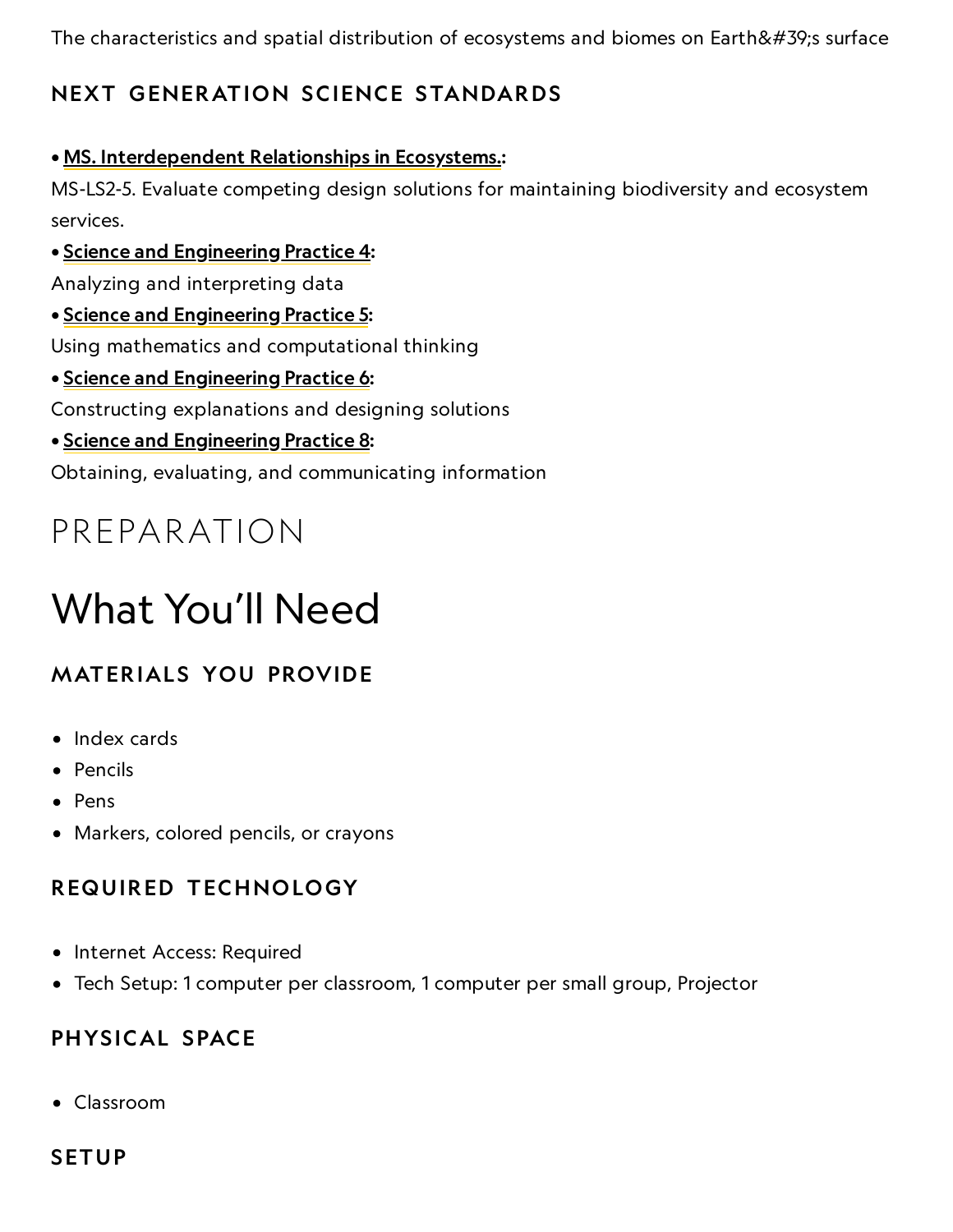- Prepare for small group data analysis by setting markers/colored pencils/crayons, handouts, and a computer together in a location for each taxon group.
	- Draw the class graph ahead of time if multiple boards are available (optional).

### RESOURCES PROVIDED: WEBSITES

[iNaturalist](http://www.inaturalist.org/)

### RESOURCES PROVIDED: HANDOUTS & WORKSHEETS

- [Analyze](https://media.nationalgeographic.org/assets/file/BB_1023_AnalyzeBioBlitzResults_Handout.pdf) BioBlitz Results
- [BioBlitz](https://media.nationalgeographic.org/assets/file/BB_1023_TaxaGraph_Handout.pdf) Taxa Graph

### RESOURCES PROVIDED: IMAGES

Example Graph

### BACKGROUND & VOCABULARY

## Background Information

A bioblitz is a short, intensive search for species in an area. While a bioblitz allows participants to document species, it differs from a scientific inventory in a number of ways. Scientific inventories are usually limited to biologists, geographers, and other scientists. A bioblitz brings together volunteer scientists, as well as families, students, teachers, and other members of the community.

While a scientific survey often focuses on unique or isolated areas, bioblitzes focus on areas that are connected to residential, urban, and industrial areas.

Finally, biological surveys may take a long period of time to conduct. A bioblitz lasts a short period of time, normally 24 hours. Team members work around the clock to inventory as much as possible in the time given, blitzing the natural area to complete their task.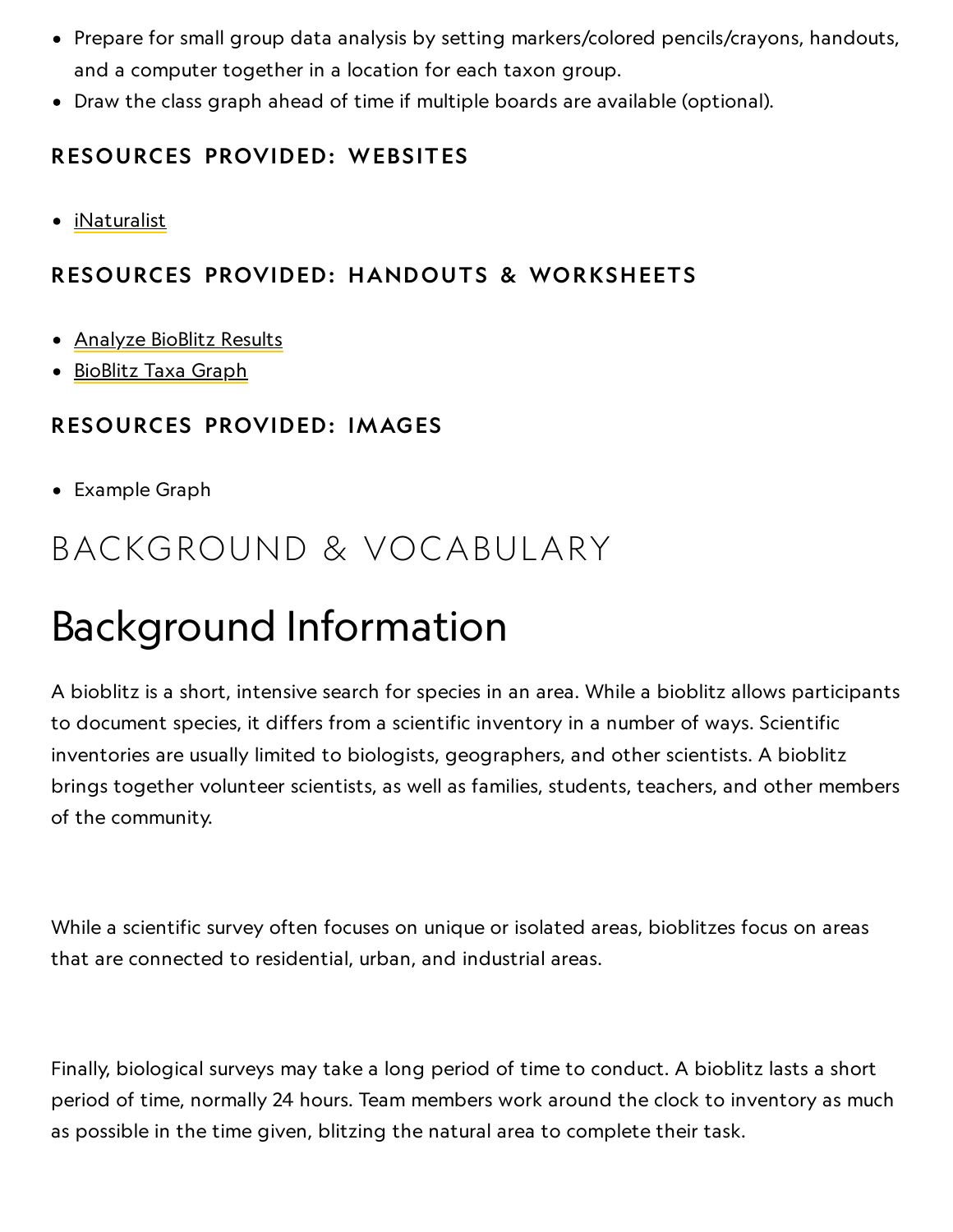These differences make a bioblitz a unique biological survey that encourages a relationship between the natural and human communities of a given area. Citizens work alongside scientists to learn about the biological diversity of local natural spaces. In the process, they gain a deeper understanding of and a stronger connection to their home environment. A bioblitz aims to promote and improve local natural spaces by empowering citizens to better understand and protect biodiversity.

Scientific investigations also generally occur over a long term and provide scientists with sets of data that represent an area's biodiversity more fully than a bioblitz. For example, a bioblitz conducted in an area in January would likely result in a much different set of observations than a bioblitz in May. A standardized monthly inventory of that same area may reveal how the species composition of an area changes throughout the year.

Therefore, when exploring data collected in bioblitzes, it is important to consider how the diverse volunteers, short time period, and variety of methods utilized in this event can limit the types of information that people can understand from this event.

# Prior Knowledge

### [] Recommended Prior Activities

- Designing a BioBlitz Learning [Experience](https://www.nationalgeographic.org/activity/designing-bioblitz-learning-experience/)
- [Introducing](https://www.nationalgeographic.org/activity/introducing-biodiversity-and-bioblitz/) Biodiversity and BioBlitz

# Vocabulary

| Term                  | Part of       | <b>Definition</b>                                                |
|-----------------------|---------------|------------------------------------------------------------------|
|                       | <b>Speech</b> |                                                                  |
| biodiversity noun     |               | all the different kinds of living organisms within a given area. |
| endangered<br>species | noun          | organism threatened with extinction.                             |